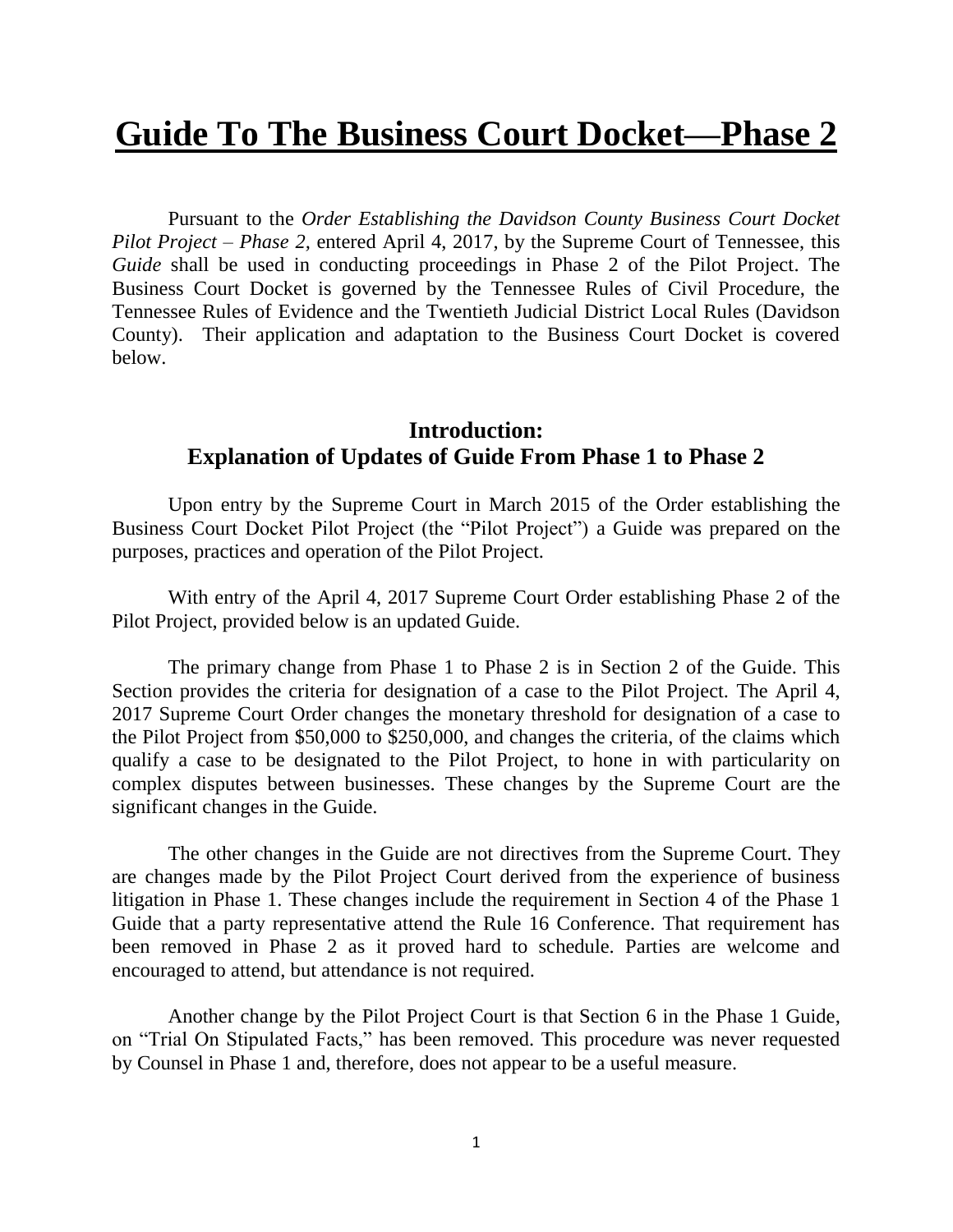Additionally, Section 6 of the Phase 2 Guide (which was Section 7, "Videoconferencing and Telephone Appearances," in the Phase 1 Guide) has been expanded to "Use of Technology." Now that electronic filing has been implemented by Clerk and Master Maria Salas, it is being used by the Pilot Project Court, and is available for use by Counsel. Interim telephone conferences have also become a valuable part of the Pilot Project, and they are included in Section 6.

In addition in this Introduction to highlighting changes, the Pilot Project Court provides the following comments about transitioning from Phase 1 of the Pilot Project to Phase 2.

Phase 1 of the Pilot Project confirmed these key components of the Phase 1 Guides.

- Early Rule 16 Conferences—Convening a Rule 16 Conference right after the pleadings have closed to prepare a litigation plan customized to the case is very valuable and necessary. The Rule 16 Conference eliminates litigation activity that is not productive to disposition of the case and focuses the litigation.
- Prioritizing Disposition of Pure Issues of Law—Identifying in the Rule 16 Conference pure issues of law whose determination will significantly narrow or decide the case, or help with mediation, and setting a litigation schedule which prioritizes rulings on those issues, reduces and focuses the litigation.
- The Litigation Bottleneck of Rule 12 Motions—Bundling together and ruling on the papers on preliminary Tennessee Civil Procedure Rule 12 and 9.02 motions, which challenge the particularity of the facts or the absence of factual allegations for essential elements of the causes of action, combined with ordering on the papers an opportunity to amend without prejudice to the other side to reassert its Rules 12 and 9.02 objections, reduces the delay and expense in business cases of Tennessee's liberal notice pleading standard. This method eliminates serial court appearances, and results in a more useful pleading.
- Customized Timing of Mediation—Identifying and scheduling in the Rule 16 Conference or subsequent interim telephone conference when mediation would be most meaningful and cost effective, e.g. immediately after exchange of contention interrogatories, after some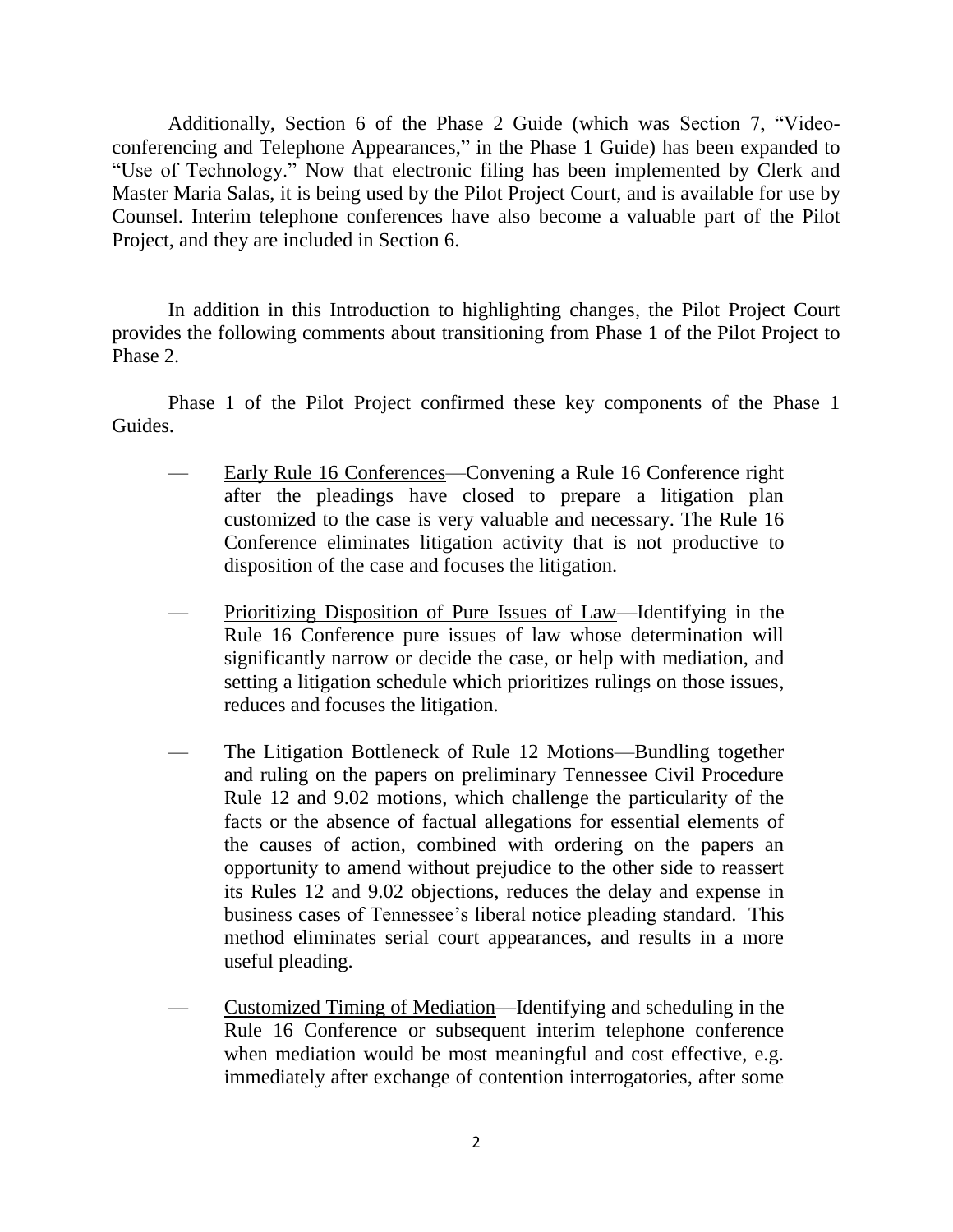electronically stored information ("ESI"), after rulings on specific issues of law, increases the likelihood of settlement.

These practices will continue to be used in Phase 2 and refined as informed by more Phase 2 case experience.

With respect to developments planned for Phase 2, the Pilot Project Court provides the following.

Discovery—In addition to the Rules 12 and 9.02 bottleneck discussed above, the other bottleneck which derails a litigation plan is discovery. Making allowances for the fact that the nature of discovery is that it is inherently unknown, difficult to forecast and by its nature often must be adjusted during the process, the Pilot Project nevertheless intends to make some inroads.

Some of the bottleneck is electronically stored information ("ESI"). One method to reduce the disputes and push through is to convene a lengthy ESI session in court. Counsel bring their data, metadata, and native versions to court and their Tennessee Civil Procedure Rule 34.02 proposed "reasonably useable" form to demonstrate and argue. Even though this one court session is lengthy, it often eliminates or reduces attempts to confer by email and subsequent motions to compel. The session also educates the Court on the details of the case in preparation for a bench trial. In Phase 2 of the Pilot Project such sessions will be used more.

Additionally, from the experience in Phase 1 cases and from studying ESI protocols of other states and business courts, the Pilot Project Court is developing a menu of ESI protocols. These will be provided to Counsel in advance of the Rule 16 Conference for them to review, and then select and customize at the Rule 16 Conference, if Counsel does not already have a protocol.

Another method from Phase 1 is to sequence contention interrogatories with accompanying requests for production as a precursor to ESI to assist targeting information.

Discovery in trade secrets case—Using a method from Delaware and other states, the Pilot Project Court requires the Plaintiff to specify, in advance of discovery, the particular items which comprise the asserted trade secrets. "When the subject matter of a suit is a claim of misappropriation of trade secrets, 'the plaintiff will normally be required first to identify with reasonable particularity the matter which it claims constitutes a trade secret, before it will be allowed (given a proper showing of need) to compel discovery of its adversary's trade secrets.'" *Magnox v. Turner*, No. CIV. A. 11951, 1991 WL 182450,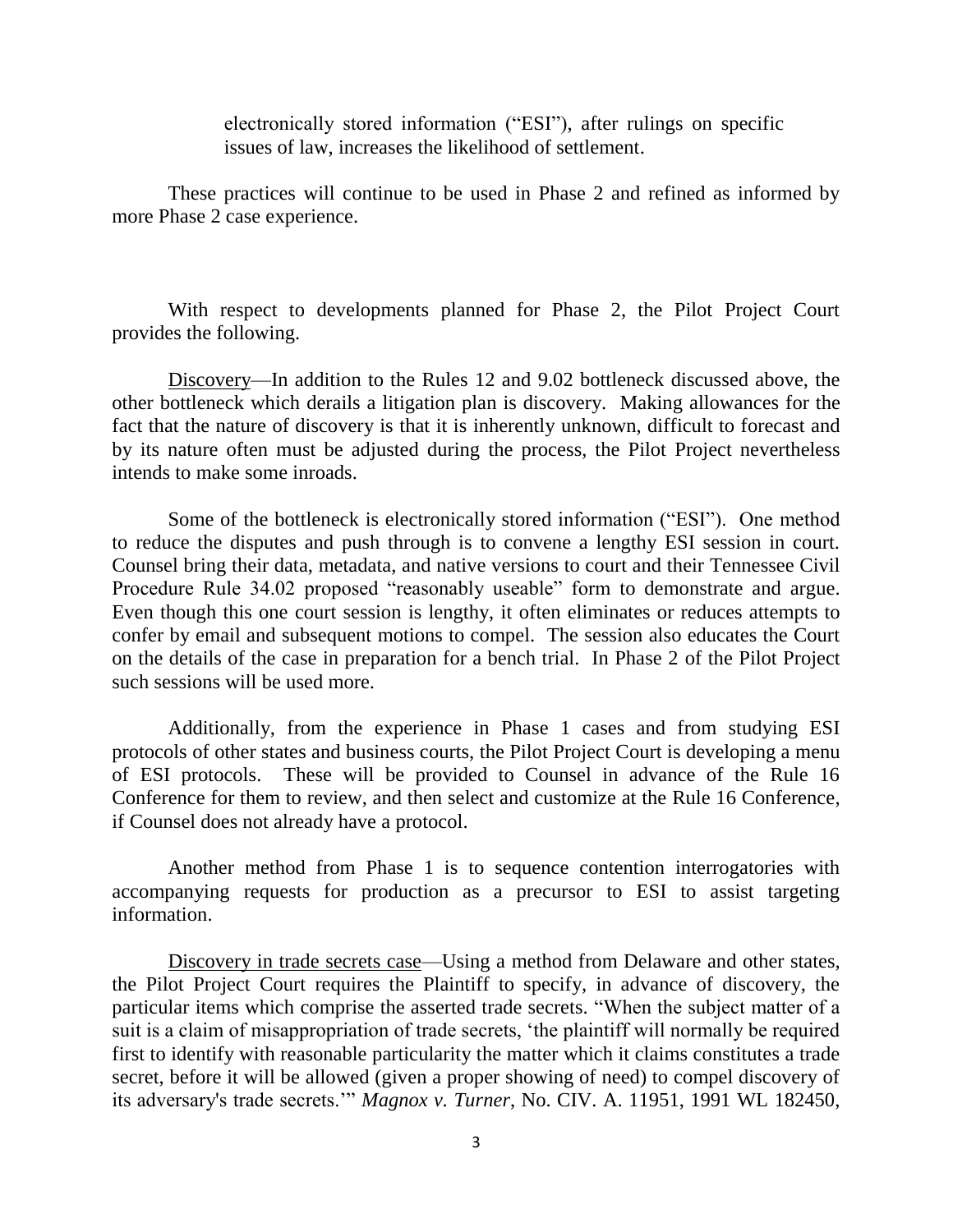at \*1 (Del. Ch. Sept. 10, 1991) (quoting *Engelhard Corp. v. Savin Corp.,* Del.Ch., 505 A.2d 30, 33 (1986)). Measures are devised to limit viewers of the information, and/or limit viewing to determine overlaps with the opposing party's trade secrets. These measures are taken to preserve the confidentiality of all parties' trade secrets and to eliminate fishing expeditions given the risk of exposure of trade secrets to competitors.

Rule 56.07 Summary Judgment Method—Prioritizing partial motions for summary judgment after some, but not all discovery, with use by the opposing party of Tennessee Civil Procedure Rule 56.07, will be developed more as another method to focus and reduce discovery, and to advance disposition of the case.

Bench Trials—Setting time limits on presentation of each side's case has proven effective. The time limits are determined by extensive consultation with Counsel prior to trial as part of the process of selecting trial dates and reserving weeks. During trial, the Court keeps the time. This tool enables the Court and Counsel to reserve sufficient time for lengthy, complex cases so that the cases can be completed at one time, accommodate and adhere to witnesses' schedules, and avoid piecemeal, trial days subject to intervening cases.

## **Section 1—Overview**

- 1.1 Purpose. The Business Court Docket is a specialized docket established to (1) provide cost effective disposition of business cases and procedures adapted to the needs of each case; and (2) to develop a body of rulings from which lawyers and litigants can better predict and assess outcomes in business cases.
- 1.2 Design. The procedures, technology and dockets of the Business Court Docket are designed to maximize cost effective litigation which advances disposition of a case and to eliminate nonproductive litigation processes which consume resources.
- 1.3 Methods. The following shall be used in the Business Court Docket:
	- (a) Early Case Litigation Plan—After the transfer of a case to the Business Court Docket, the Business Court Docket Judge ("Judge") shall promptly schedule a conference to design a Case Litigation Plan.
	- (b) Differentiated Plans—Case Litigation Plans shall be individualized, nonformulaic and structured differently depending upon the nature of the case, amount in controversy, and the relief requested. Included in the Case Litigation Plan shall be discovery schedules and methods proportionate to the case, and timing, grouping and extent of motions.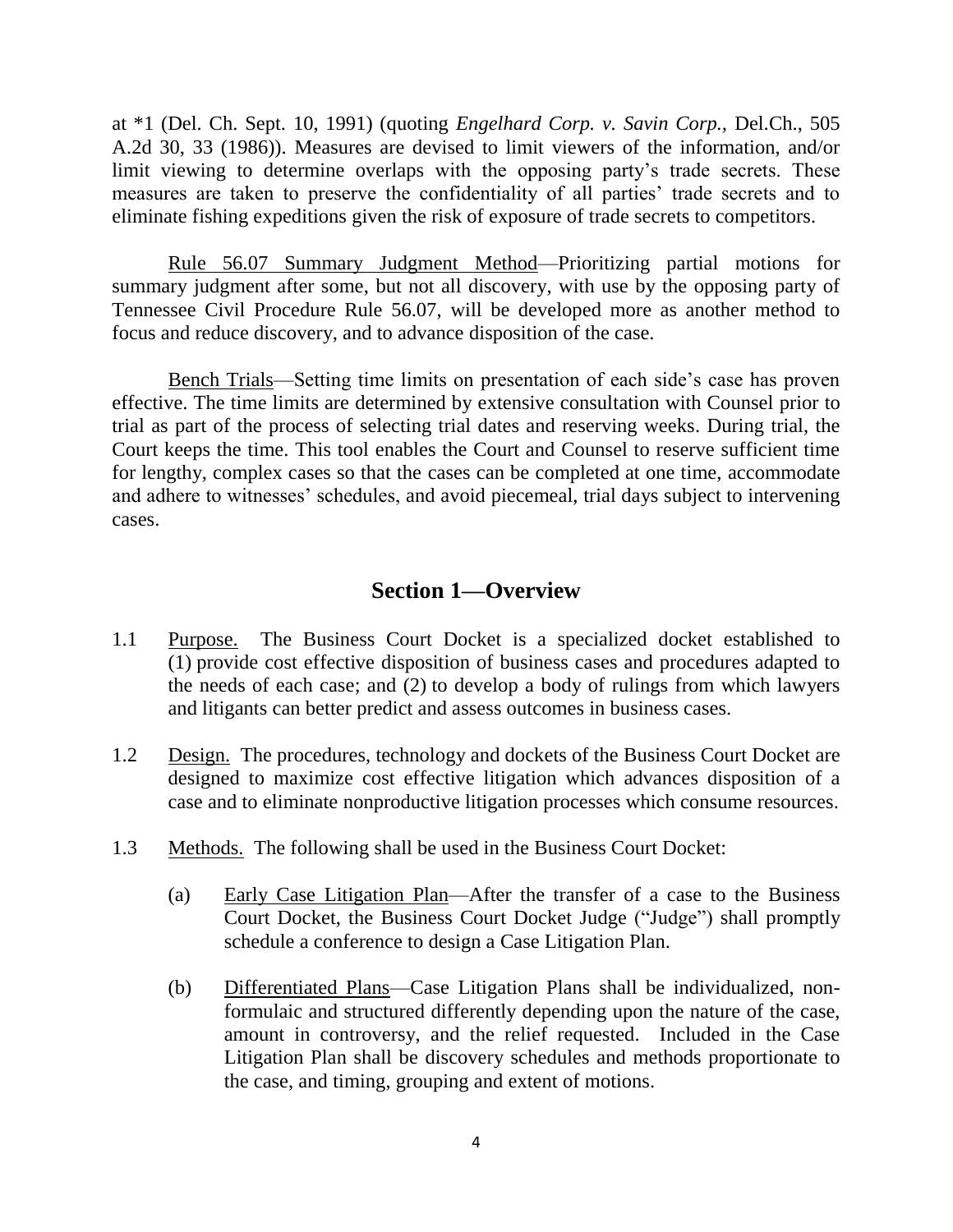- (c) Forms, Filings, Hearings, Work of Business Court Docket Judge—In requiring Counsel and/or self-represented litigants (hereinafter collectedly referred to as "Counsel") to complete forms, prepare filings, attend hearings and provide oral argument, the Business Court Docket shall use attorney time prudently and efficiently. Advance analysis and preparation by the Judge; staggered dockets/appointed times for court hearings; electronic filing by the Clerk and Master; streamlined motion practice; planning with out-of-county attorneys to minimize travel by videoconferencing and other methods; expertise of Judge and staff in business law and business case procedures and methods; prompt written decisions and orders by the Judge on rulings, scheduling and all steps of the case; rulings on the papers when appropriate; and posting of decisions on the Business Court Docket website (TNcourts.gov/bizcourt) for predictability shall be implemented.
- (d) Court Monitoring—Regular review of case filings by Judge and staff attorney to assure the case is proceeding.

# **Section 2—Eligibility Criteria/Excluded Cases**

- 2.1 Eligibility Criteria. A civil case is eligible for transfer to the Business Court Docket if:
	- (a) the complaint was filed on or after May 1, 2017; and
	- (b) the complaint alleges at least \$250,000 compensatory damages, or asserts claims seeking primarily injunctive or declaratory relief; and
	- (c) the case meets one or more of the following criteria:
		- (1) relates to the governance or internal affairs of businesses (i.e., corporations, limited liability companies, general partnerships, limited liability partnerships, sole proprietorships, professional associations, real estate investment trusts, and joint ventures), including the rights or obligations of shareholders, officers, directors, partners, and members, or the liability or indemnity of officers, directors, managers, trustees or partners;
		- (2) involves claims of breach of fiduciary duty or statutory violations between businesses arising out of business transactions or relationships;
		- (3) involves a commercial class action;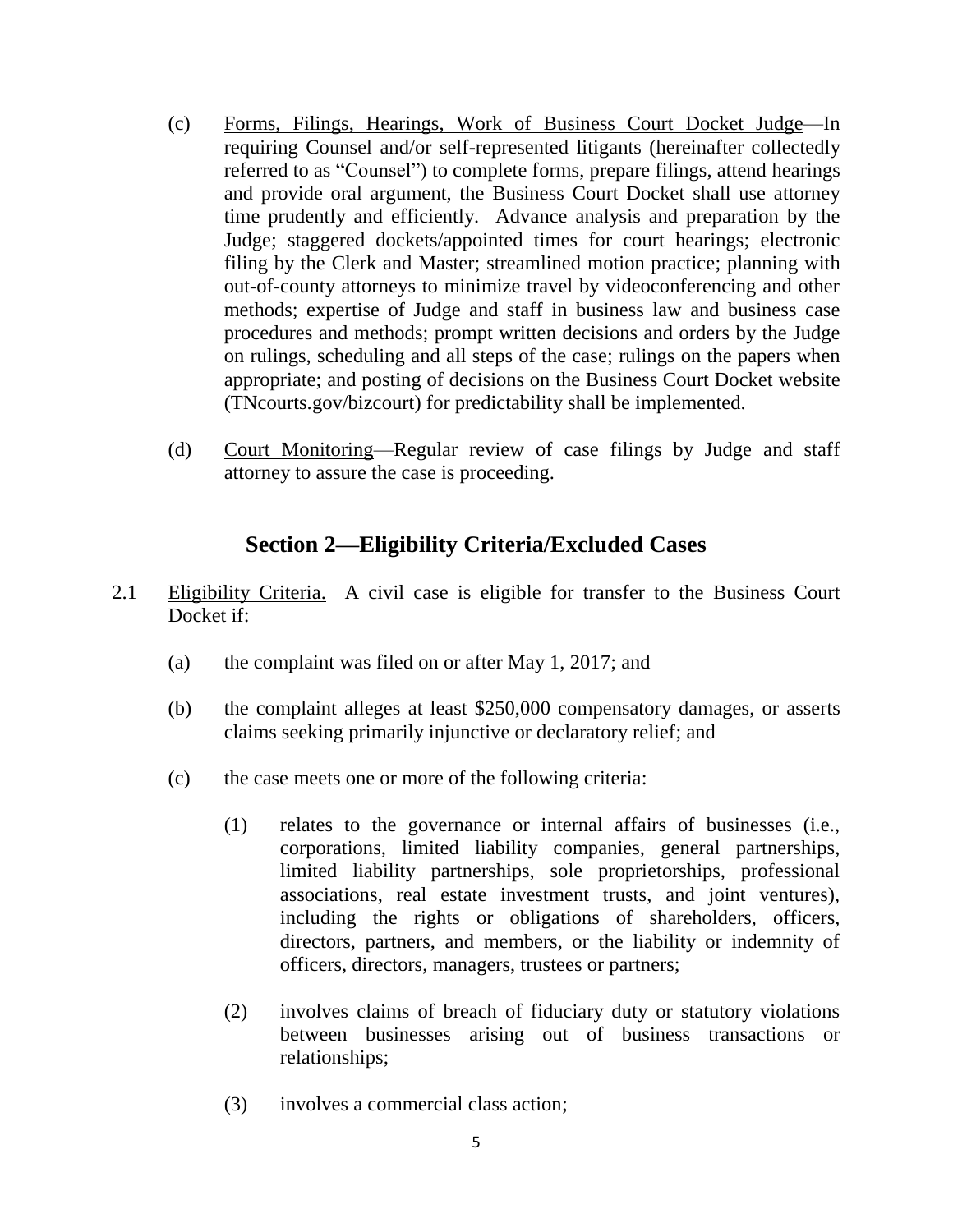- (4) arises from technology licensing agreements, including software and biotechnology licensing agreements, or any agreement involving the licensing of any intellectual property right, including patent rights;
- (5) involves antitrust, trade secrets, trademark law, or securities-related actions;
- (6) involves claims that present sufficiently complex commercial issues that would have significant implications for the larger business community, including but not limited to cases with subject matter that technically would render the case "Excluded" pursuant to Section 2 of the Business Court Docket Eligibility Criteria, as recommended by the Business Court Judge and as determined within the discretion of the Chief Justice.
- 2.2 Excluded Cases. The following cases are excluded from the Business Court Docket:
	- (a) personal injury or wrongful death;
	- (b) professional malpractice claims;
	- (c) commercial property disputes, residential landlord-tenant matters and foreclosure actions;
	- (d) employee/employer disputes, except where pendent or incidental to the matters listed in Section 2.1(c) above and sufficiently complex business issues are presented;
	- (e) health care liability;
	- (f) the sole claim is a professional fee dispute;
	- (g) where the State of Tennessee or any other government or governmental agency is a party;
	- (h) administrative appeals from a State or County Agency, including tax and zoning matters;
	- (i) claims involving breach of contract, fraud, or misrepresentation, except when pendent or incidental to matters listed in Section 2.1(c) above and sufficiently complex business issues are presented;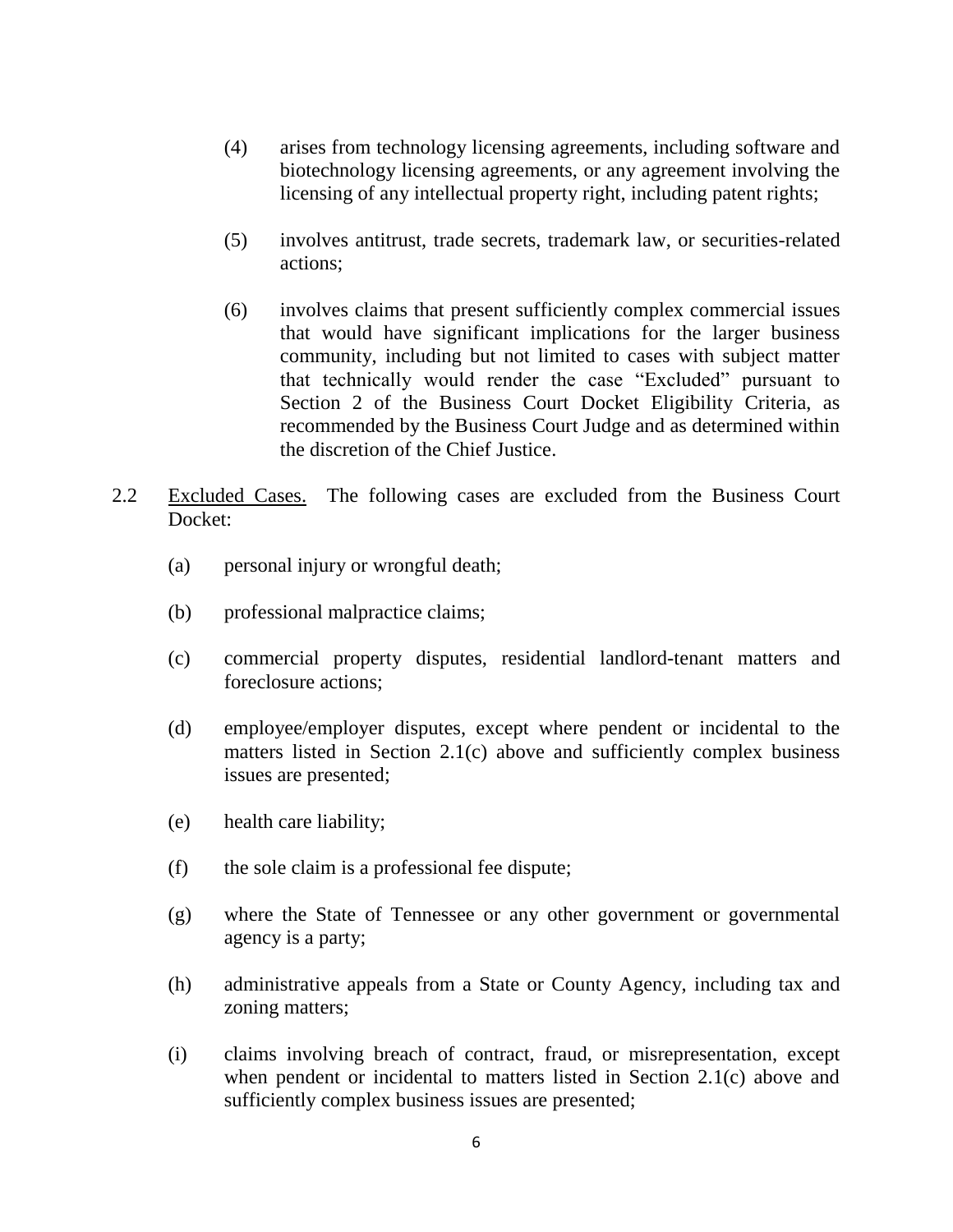- (j) actions for violation of or interference with noncompete, nonsolicitation, and/or confidentiality agreements, except when pendent or incidental to matters listed in Section 2.1(c) above and sufficiently complex business issues are presented;
- (k) commercial or residential contract construction disputes and/or commercial or residential construction defect claims; and
- (l) cases involving violations of the Tennessee Consumer Protection Act.

# **Section 3—Transfer To/Removal From The Business Court Docket**

- 3.1 Case Assignment
	- (a) Request for Designation to the Business Court Docket
		- i. Within 30 days of the date of service of a complaint on a defendant, any party may file with the Davidson County Chancery Court Part III a *Request for Designation* of the case to the Business Court Docket, with a copy served on all parties. Upon the recommendation of the Business Court Docket Judge as to eligibility, the Chief Justice shall determine whether a case meets the eligibility criteria set forth above and whether, in the discretion of the Chief Justice, the case is sufficiently complex to warrant transfer to the Business Court Docket. Upon making that determination, the Chief Justice may transfer the case to the Business Court Docket.
		- ii. The filing of a *Request for Designation* certifies that the case meets the criteria for assignment to the Business Court Docket provided above in Sections 2.1 and 2.2 and shall be in a form approved by the Supreme Court.
		- iii. The Chief Justice may designate one or more sitting Davidson County Chancellors, Davidson County Circuit Court Judges, or Senior Judges to hear and decide cases assigned to the Business Court Docket and/or serve as settlement conference judges, as needed.
	- (b) Cases Outside of Davidson County In addition to Section 3.1(a), cases filed in any other county in Tennessee that otherwise meet the eligibility criteria provided in Sections 2.1 and 2.2 above may be transferred pursuant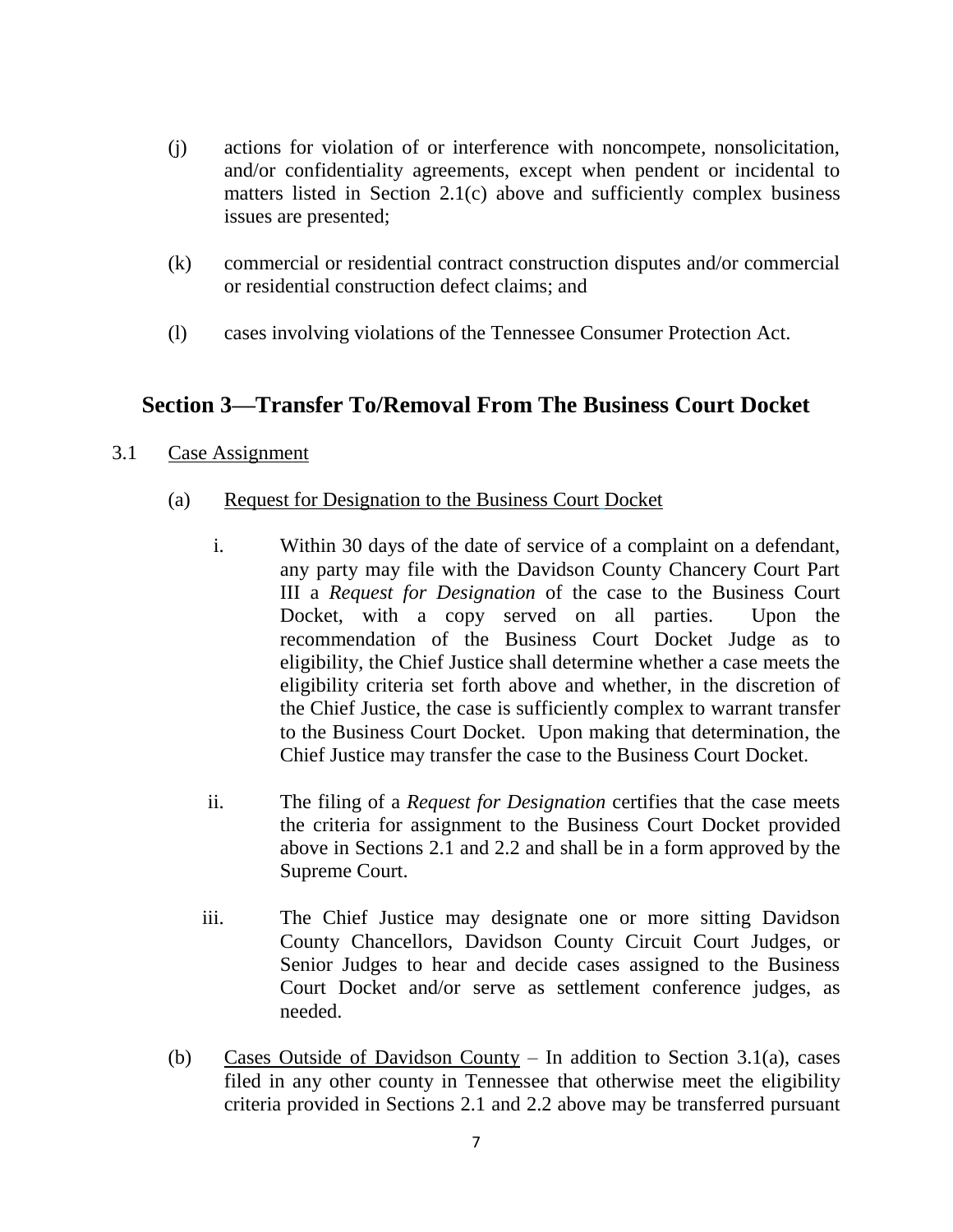to Tenn. Code Ann. § 16-11-201 at the discretion of the Chief Justice to the Business Court Docket in Davidson County if all parties file with the Davidson County Chancery Court Part III a *Request for Designation* of the case to the Business Court Docket that includes a joint consent and waiver of venue in a form approved by the Supreme Court.

- (c) Objections to Transfer All objections to assignment of the case to the Business Court Docket, except eligibility, must be filed with the Supreme Court, Appellate Court Clerk, Middle Section, Nashville, TN within 30 days of the entry of the order transferring the case to the Business Court Docket, with a copy served on all parties and the Business Court Docket judge.
- (d) Recusal Should recusal by a Business Court Docket judge be necessary, the case will be re-assigned to another Business Court Docket judge by the Chief Justice.

# **Section 4—Case Litigation Plan**

- 4.1 Order Setting Conference and Content. After transfer of a case to the Business Court Docket, the Judge shall promptly issue an order setting a conference to enter a Case Litigation Plan pursuant to Tennessee Rule of Civil Procedure 16. To minimize costs, Counsel will not routinely be required in advance of the conference to fill out forms or make filings. Instead, the Judge shall send Counsel a notice of the matters which shall be addressed and discussed at the conference. In some cases an exchange of limited discovery may be ordered prior to the conference.
- 4.2 Attendance At Conference. All lead trial counsel and local counsel shall attend the conference in person unless attendance by other means is authorized for any person by the Judge. Party representatives are encouraged to attend but are not required.
- 4.3 Known Problem Areas.
	- (a) Motions to Dismiss—Deficiencies in pleading with specificity and/or linking essential elements of claims to facts (as opposed to questions of law) are rarely susceptible to dismissal. *Webb v. Nashville Area Habitat for Humanity, Inc.*, 346 S.W.3d 422, 426-27, 437 (Tenn. 2011). Additionally, leave to amend is to be freely granted under Tennessee Rule of Civil Procedure 15. Nevertheless, Counsel in defending against complaints or affirmative defenses have few mechanisms to obtain clarity in pleadings other than the tool of a motion to dismiss. Often the result is that resources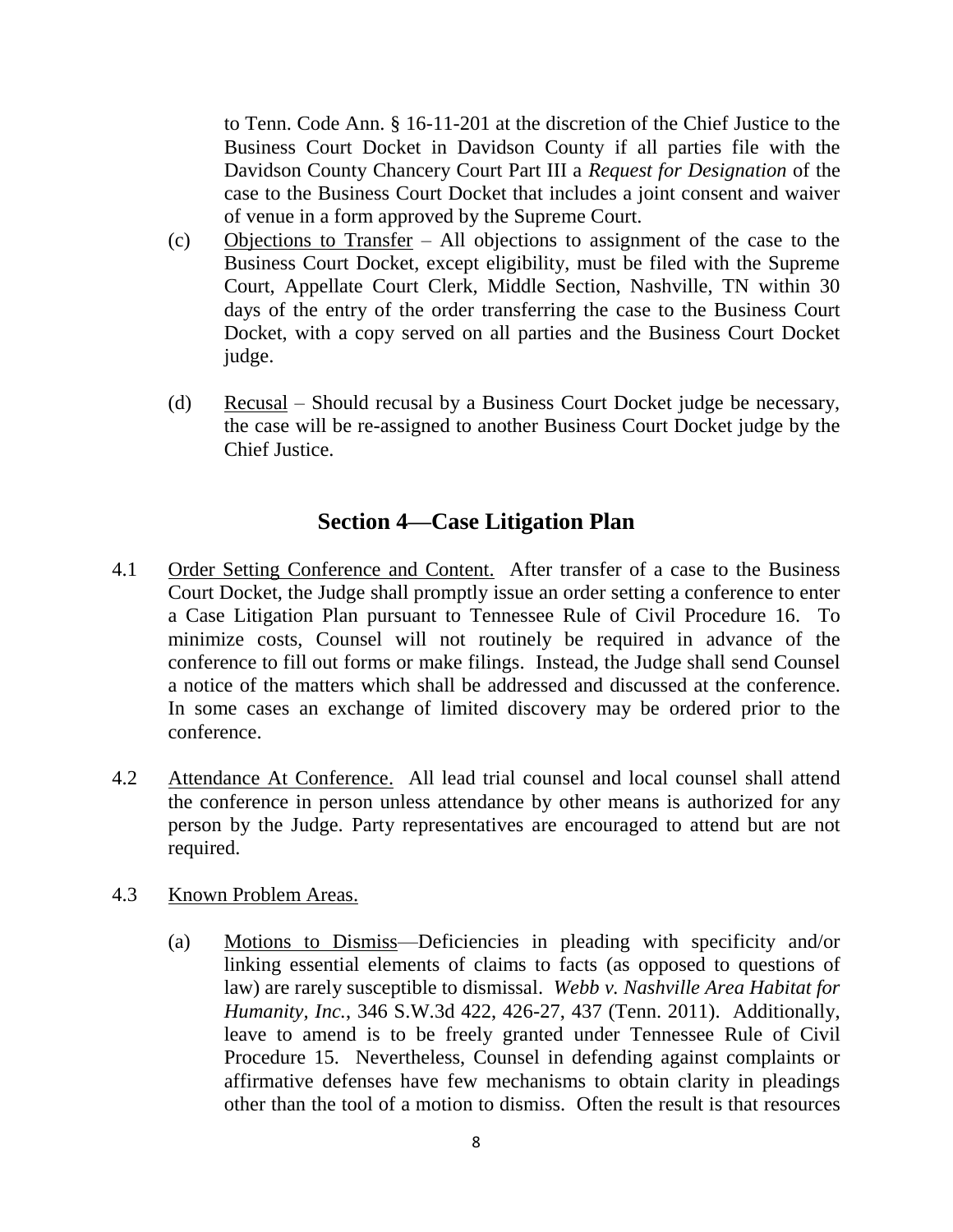are expended and delays occur from the serial exchange of motions to dismiss and amendments to the pleadings. To avoid this expenditure, the Court, when appropriate, shall address in the Case Litigation Plan Conference pleadings to identify and clarify causes of action and affirmative defenses, and include the outcome in the Case Litigation Plan Order. The Court shall also bundle preliminary motions for briefing and ruling upon, and shall endeavor to rule on the papers.

- (b) Amendments and Additions of Parties—Because preparation of a lawsuit for trial is not scripted and evolves as information is uncovered, amendments and addition of parties may be necessary. These actions, however, can cause lengthy extensions and delays, especially if they come late in the proceedings when discovery is complete or nearing completion. Accordingly realistic deadlines regarding amendments and adding parties shall be covered at the conference.
- (c) Discovery—The conference shall include an assessment of the amount, sequencing and kind of discovery that is proportionate to the case. Protocols of ESI and production in reasonably useable form shall be covered.
- (d) Motions—Grouping of motions, instead of serial, individual motion hearings, and the timing of motions shall be addressed at the conference for efficient use of time in court.
- 4.4 Topic Examples. The following are examples of topics about which the Judge may notify Counsel to be prepared to discuss at the conference:
	- (a) whether the case is the kind to divide into prioritized phases such as a preliminary accounting, dissolution, etc.; a secondary or in tandem phase for discovery and trial on liability; a subsequent remedy phase;
	- (b) assignment of a trial date within 12 months of initial filing or identification of cases needing longer pretrial preparation;
	- (c) pleadings issues;
	- (d) determining whether additional parties are essential to the complete resolution of the case and setting a time limit for filing third party complaints or otherwise bringing in additional parties;
	- (e) determining whether severance, consolidation or coordination with other actions is desirable;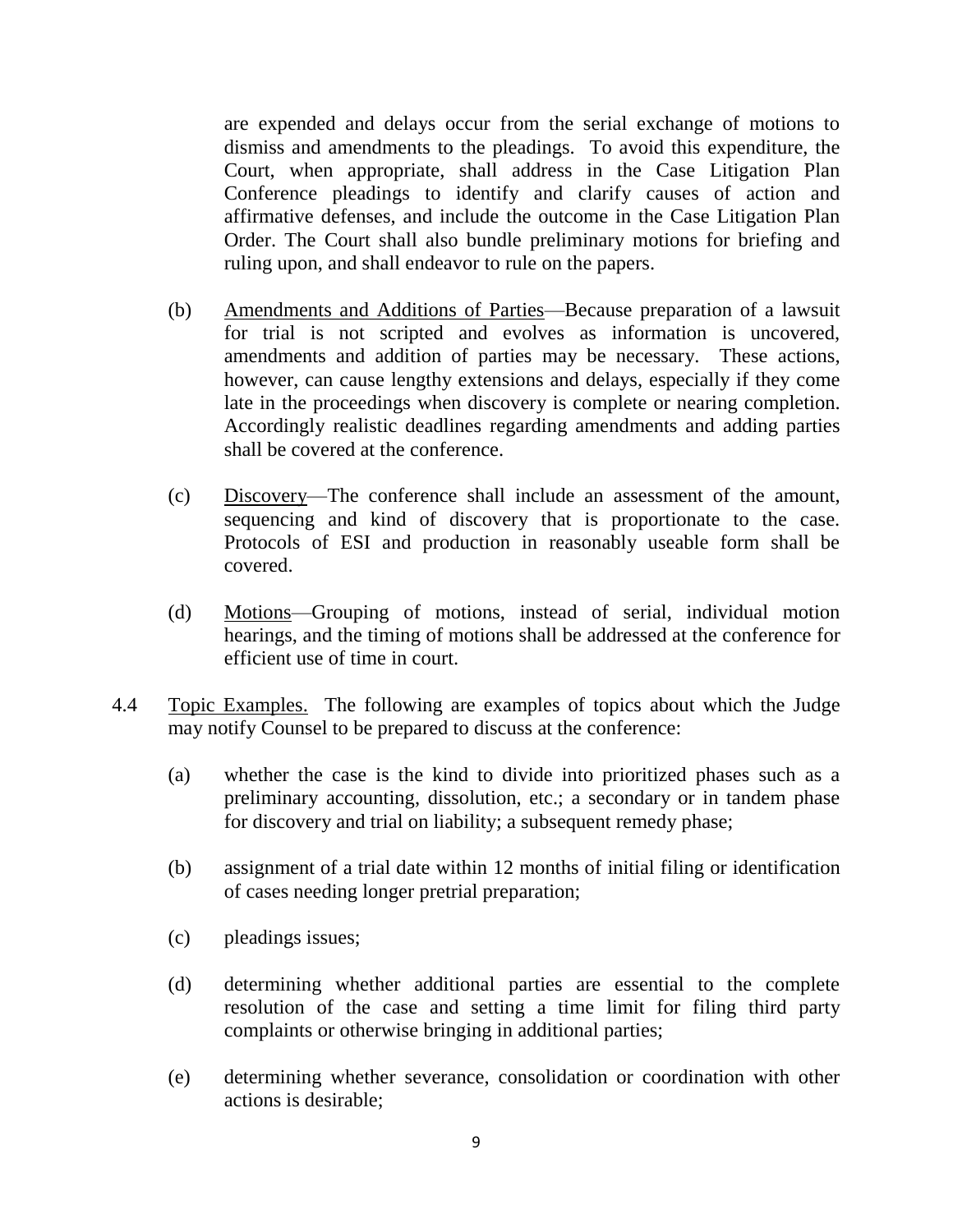- (f) the identity and number of any motions to dismiss or other preliminary or pre-discovery motions that have been filed or are anticipated, and the time period in which they shall be filed, briefed and argued;
- (g) setting a discovery plan and schedule, including the length of the discovery period, the number of fact and expert depositions to be permitted, as appropriate, the length and sequence of such depositions, and determining if protective orders or other limitations are appropriate;
- (h) an estimate of the volume of documents and ESI likely to be the subject of discovery from parties and nonparties and whether there are technological means that may render document discovery more manageable at an acceptable cost;
- (i) anticipated areas of expert testimony, timing for identification of expert witnesses, responses to expert discovery; exchange of expert reports, and timing of motions to exclude expert testimony under *McDaniel v. CSX Transportation, Inc.*, 955 S.W.2d 257 (Tenn. 1997);
- (j) the time period after the close of discovery within which post-discovery dispositive motions shall be filed, briefed and argued, and a tentative schedule;
- (k) the possibility of settlement and the timing of Alternative Dispute Resolution;
- (l) the use of technology: efiling, electronic service on counsel, videoconferencing and/or teleconferencing;
- (m) organizing a master list of contact information for Counsel; and
- (n) the scheduling of further conferences.
- 4.5 Case Litigation Plan Order. At the completion of the conference, the Judge shall enter an order containing the Case Litigation Plan. The order may thereafter be modified or revised as the Judge in her discretion deems necessary or appropriate to meet the purpose and goals of the Business Court Docket. The parties shall not deviate from deadlines and requirements established in the order or any modifications unless authorized by the Judge. Failure to comply with the order may result in sanctions.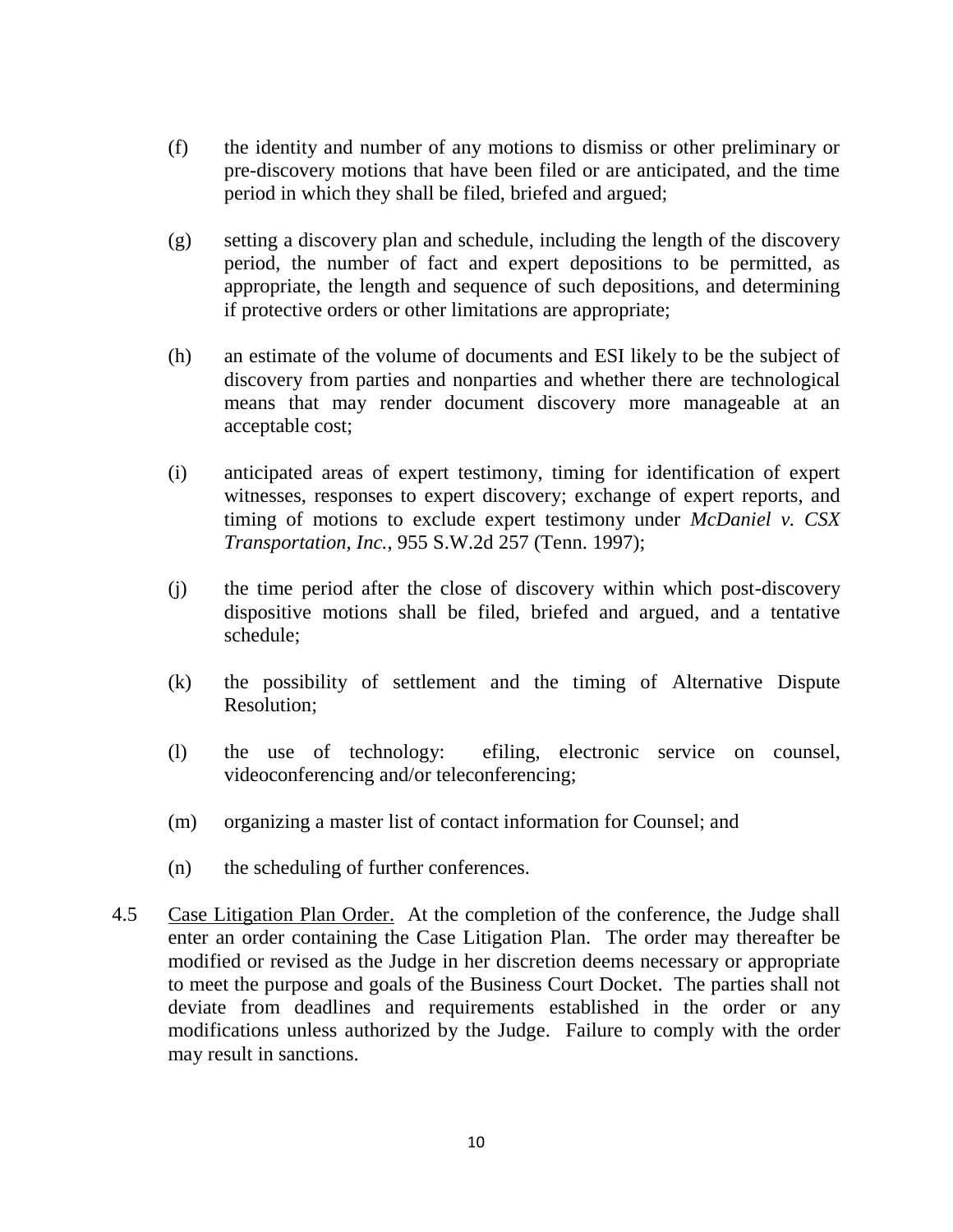Any scheduling orders entered prior to transfer of the case to the Business Court Docket shall be superseded by the Case Litigation Plan Order.

## **Section 5—Motions**

5.1 Local Rules of Davidson County Apply. Unless otherwise ordered, motions shall be filed, processed, considered and decided according to the Twentieth Judicial District Local Rules (Davidson County) including, but not limited to, Rule 26.

For ease of reference Local Rule 26 is quoted as follows:

§ 26.01. Time to Schedule and Hear Dispositive Motions

Dispositive motions must be scheduled to be heard at least thirty (30) days before a trial date unless the court otherwise orders.

§ 26.02. Time for Hearings

a. Motions will be heard at 9:00 a.m. on Fridays.

b. Appropriate notice shall be published when a court will not have a motion docket on a Friday.

c. Judges will endeavor to arrange their motion dockets to minimize delay for lawyers. [Remainder does not apply to the Business Court Docket.]

§ 26.03. Fourteen Day Minimum Notice of Hearing on Motions; Summary Judgment Motions Filed Thirty-Seven Days Before **Hearing** 

a. The notice of hearing as contained in Local Rule 26.05(b) shall be filed at least fourteen (14) days before the scheduled hearing date.

b. A motion for summary judgment cannot be heard until at least thirty-seven (37) days after it is filed unless the parties otherwise agree.

c. In Circuit Court, the moving party needs file no further notice if the motion hearing date is continued by agreement of all parties or by court order [inapplicable to the Business Court Docket].

d. In Chancery Court, if a motion is reset by agreement, a written notice of the new motion hearing date must be provided the Clerk by faxed letter or otherwise. This notice must be provided by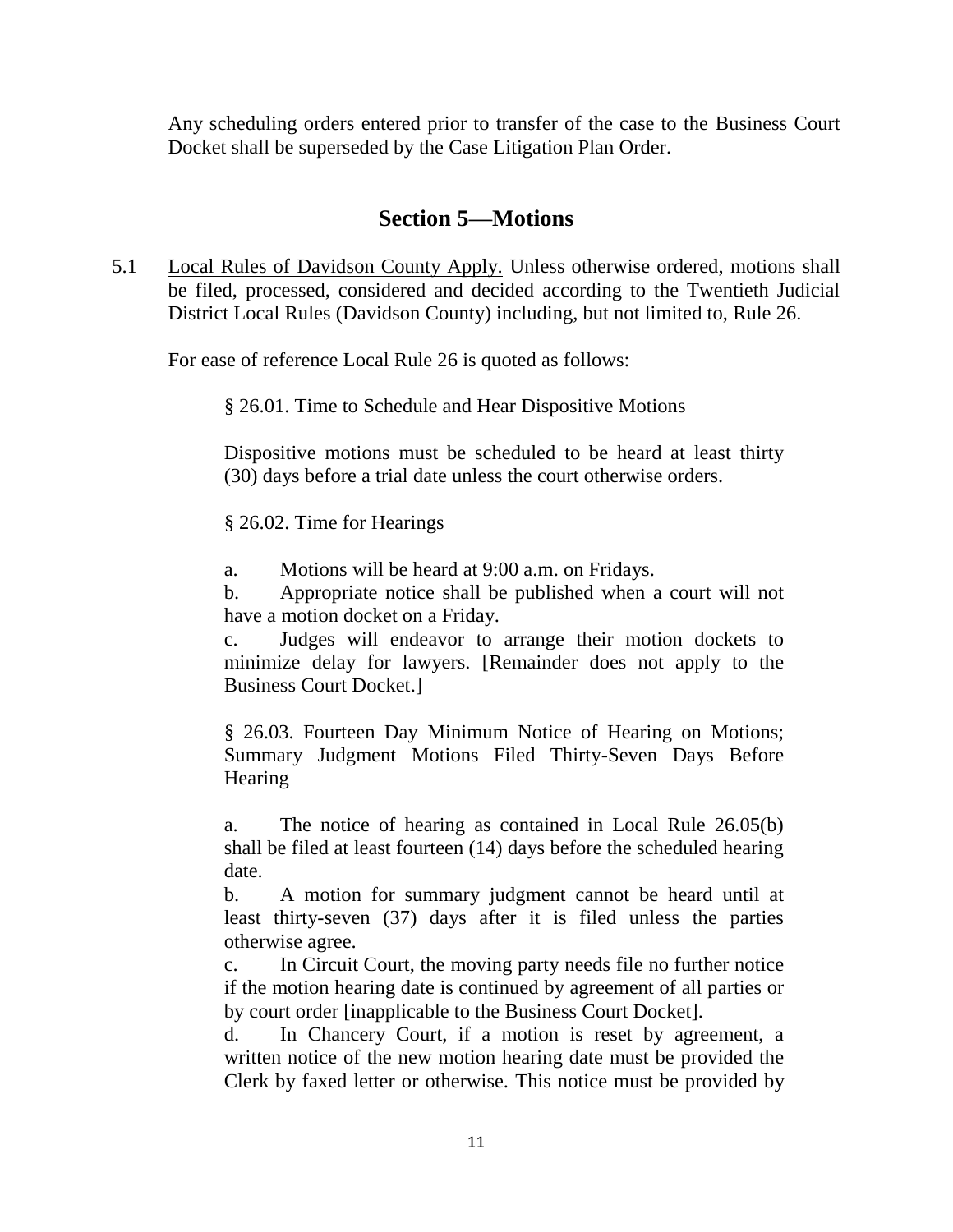the close of business on the Monday before the Friday on which the motion is to be heard.

§ 26.04. Motions, Responses, Replies and Briefs

a. Motions shall clearly state with particularity the grounds therefore, and shall set forth the relief or order sought as required by Tenn. R. Civ. P. 7.02.

b. Every motion or response which may require the resolution of an issue of law, and every motion or response in which legal authority is relied upon, shall be accompanied by a memorandum of law and facts in support thereof. Any motion, response, brief or memorandum of law that makes reference to a transcript or deposition shall make reference to the specific page(s) of the transcript involved. [Remainder does not apply to the Business Court Docket.]

c. When requesting leave to amend a pleading, the moving party must attach a copy of the proposed amended pleading to the motion so that it becomes part of the record. [Comment: Unless the record before the appellate court shows the substance of the proposed amendment, it cannot determine whether the court acted properly on the motion. *Taylor v. Nashville Banner Publ'g Co.*, 573 S.W.2d 476 (Tenn. Ct. App. 1978).]

d. If the motion is opposed, a written response to the motion must be filed and personally served on all parties. The response shall state with particularity the grounds for opposition to the motion, supported by legal authority, if applicable. If no response is filed, the motion shall be granted. [Remainder does not apply to the Business Court Docket.]

e. Responses to motions, including counter-affidavits, depositions, briefs or any other matters presented in opposition to motions, must be filed with the clerk's office by the close of business on the Monday before the Friday on which the motion is to be heard. The response must also be personally served upon all parties no later than 5:00 p.m. on the Monday before the Friday on which the motion is to be heard. If Monday falls on a holiday and the offices of the court clerks are closed, responses to motions must be filed with the clerk's office by the close of business on the Tuesday before the Friday on which the motion is to be heard. In case of a Monday holiday, service of the response on all parties must occur no later than 5:00 p.m. Tuesday.

f. Replies to responses, if any, must be filed with the clerk's office by the close of business on the Wednesday before the Friday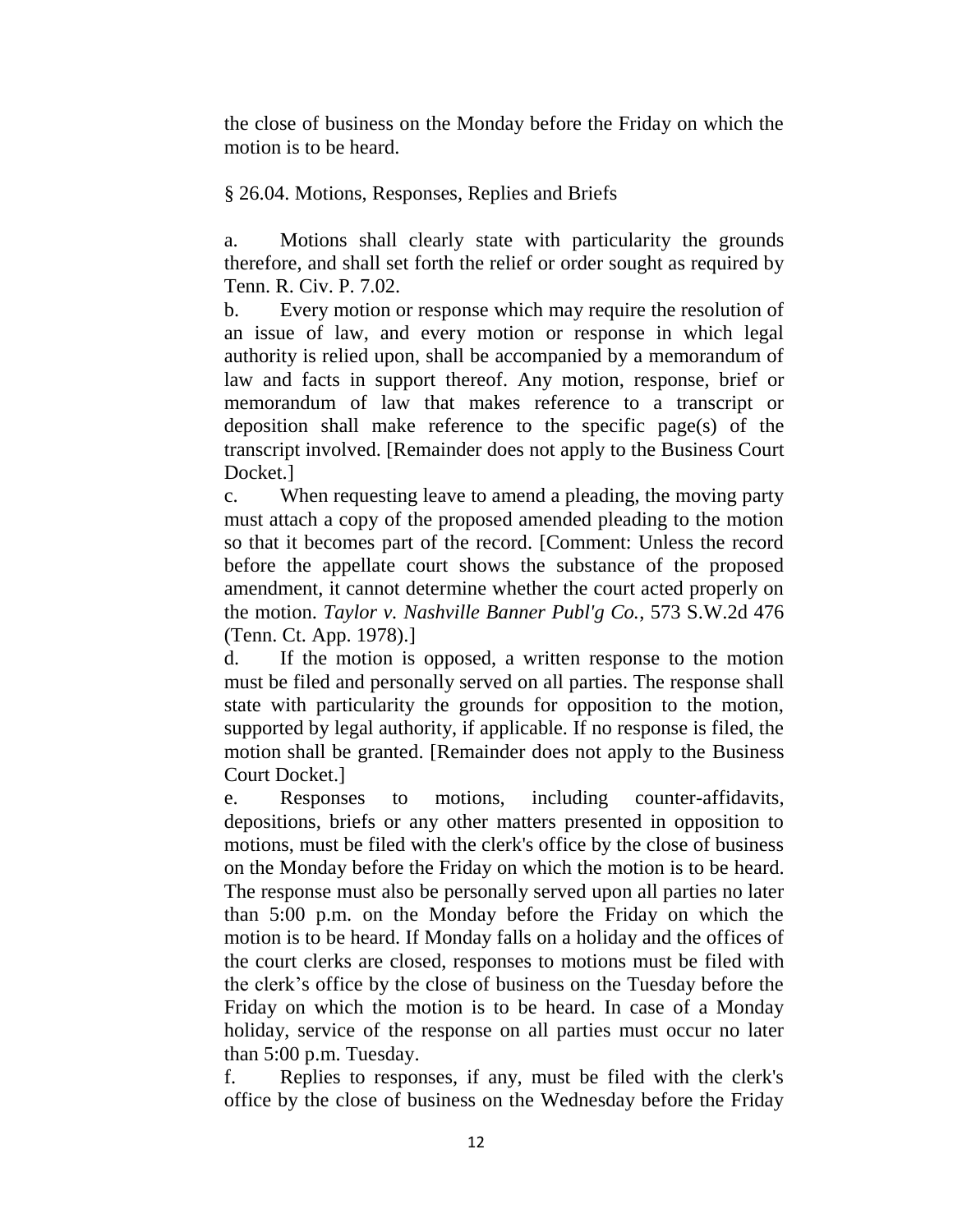on which the motion is to be heard. The reply must also be personally served on all other parties no later than 5:00 p.m. on the Wednesday before the Friday on which the motion is to be heard.

g. IF NO RESPONSE IS TIMELY FILED AND PERSONALLY SERVED, THE MOTION SHALL BE GRANTED AND COUNSEL OR PRO SE LITIGANT NEED NOT APPEAR IN COURT AT THE TIME AND DATE SCHEDULED FOR THE HEARING.

Counsel or pro se litigant shall then submit the proposed order consistent with Local Rule 33. The order shall recite that no response was timely filed or personally served. See Rule 39 for exceptions to this Rule in certain Probate matters.

§ 26.05. Docketing Motions for Hearing and Disposition

a. Docketing Motions for Hearing and Disposition--Docketing of a motion will be complete upon filing the motion with the Chancery, Probate and Circuit Court Clerks, provided it contains notice of a hearing date. If no hearing date is requested upon the filing of the motion, either counsel may file a notice of hearing for a previously filed motion and serve opposing counsel and/or party.

b. Notice of Hearing and Disposition--Any party filing a motion in Chancery, Probate or in Circuit Court shall serve written notice of the date and the time of the hearing upon all other parties. The notice shall advise all other parties that failure to file and serve a timely written response to the motion will result in the motion being granted without further hearing.

c. Domestic Relations Motions--Domestic relations motions are exempted from this rule and are governed by § 37.05 [inapplicable to the Business Court Docket].

#### § 26.06. Personal Service Defined

For purposes of this Rule, personal service means delivery, mailing or transmission of a facsimile (i.e., "fax" or "telecopier") such that the document served is physically received by the specified date and time. In the event personal service is affected by facsimile, an original copy of the document shall follow by delivery or mail.

#### § 26.07. Special Setting of Motions

Where special circumstances warrant, motions may be specially set with the Calendar Clerk of each court at times other than on the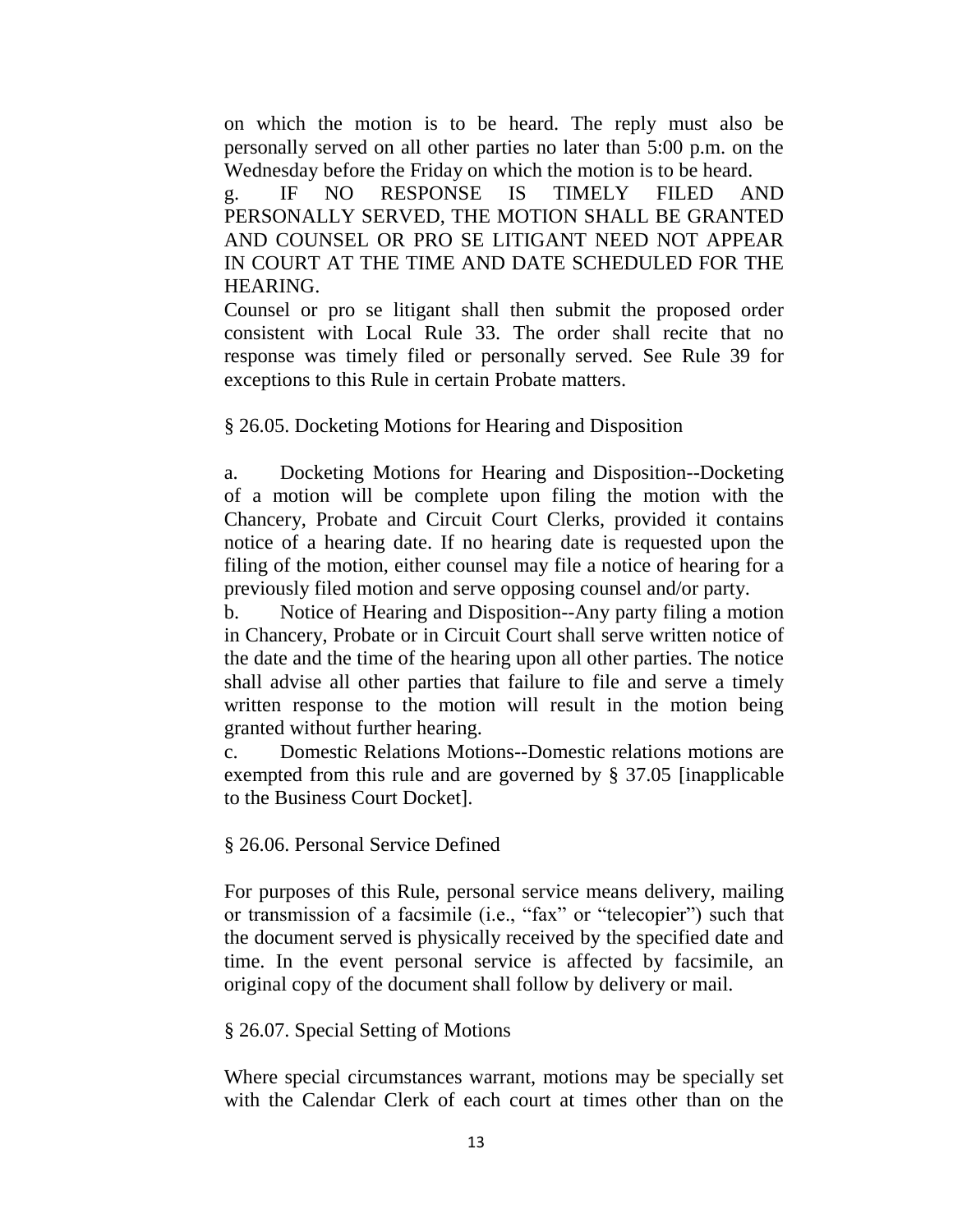regular motion docket. A motion to set an expedited hearing shall be accompanied by an attached proposed order.

#### § 26.08. Failure to Appear at a Motion Hearing; Late Appearance

If any party does not appear at a scheduled hearing on a motion or any other matter scheduled to be heard on the motion docket, the court may strike or adjudicate the motion. Counsel who will be late for a motion hearing shall notify the Calendar Clerk of the assigned court in advance of the hearing or have an announcement to that effect made at the call of the motion docket. If the movant fails to appear, and the court strikes the motion, the court may tax, as costs, reasonable fees and expenses in favor of the opposing party who did appear at the scheduled hearing.

#### § 26.09. Striking or Postponement of Motions

After a motion has been docketed, the movant may strike or postpone a motion upon timely notice to all parties. If a motion is to be stricken or postponed by agreement, counsel shall timely notify the Calendar Clerk of the assigned court. If any party strikes or postpones a motion without giving notice the court may tax, as costs, reasonable fees and expenses in favor of any party who appeared at the scheduled hearing.

#### § 26.10. Agreed Orders

If an agreed order is to be submitted disposing of a motion, counsel shall advise the Calendar Clerk of the assigned court prior to the hearing or may so announce at the hearing.

#### § 26.11. The Hearing

a. Oral Argument. Motions with responses shall be orally argued unless waived by agreement, excepted by order of the court [Remainder does not apply to the Business Court Docket].

b. No Witnesses. The motion hearing shall be upon the pleadings, affidavits or depositions unless a party requests and obtains permission of the court for the introduction of oral testimony before the time of the hearing.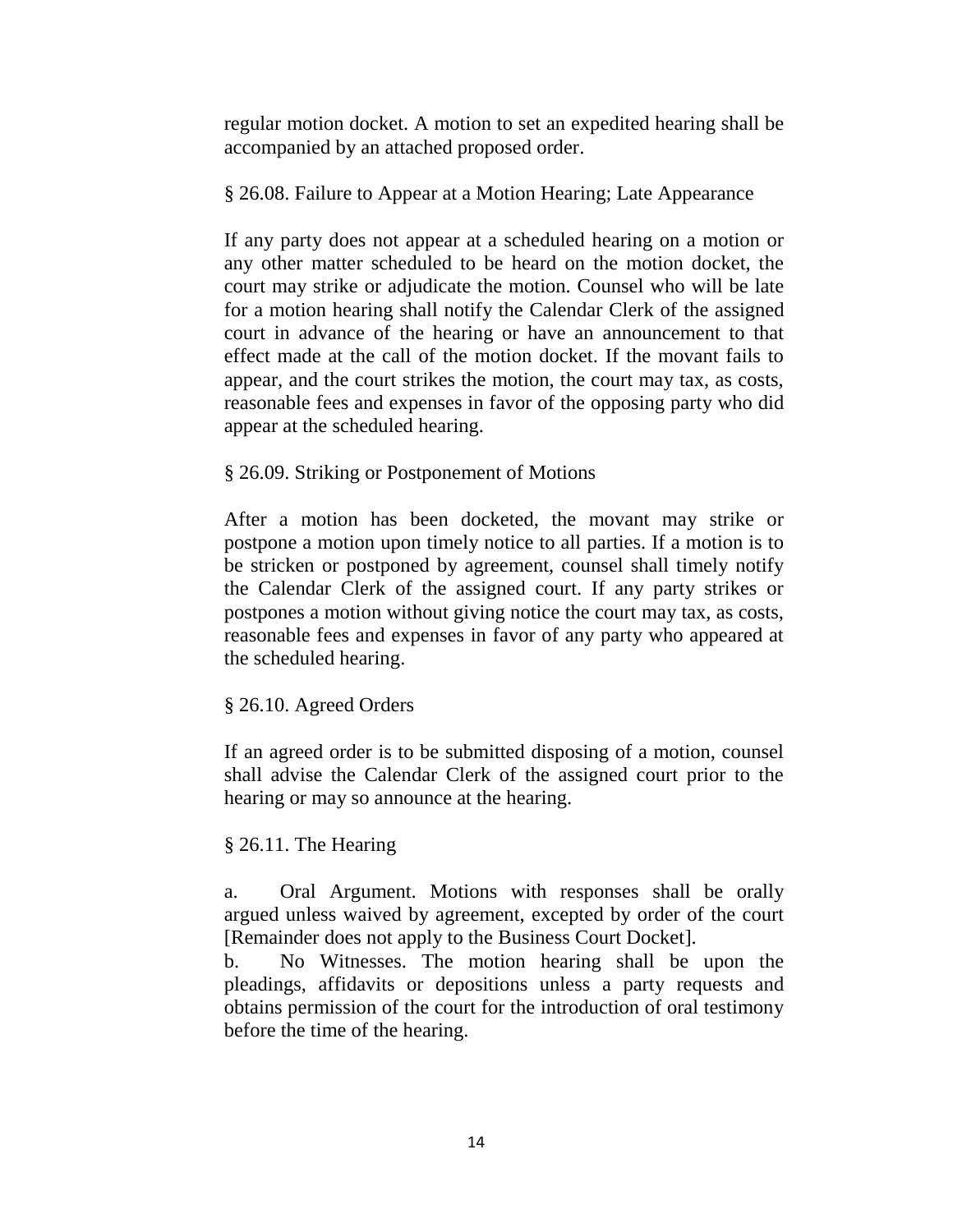§ 26.12. Motions In Limine

Motions in limine are governed by Local Rule 30.

#### § 26.13. Motions to Compel Discovery

Special requirements related to motions involving discovery disputes are addressed by Local Rule 22.08--22.12.

§ 26.14. Class Action Determination

Within sixty (60) days after the filing of a complaint in a class action, unless this period is extended on motion for good cause appearing, the plaintiff shall move for a determination under Rule 23.03(1) Tenn. R. Civ. P. whether the case is to be maintained as a class action. In ruling upon such a motion, the Court may allow the action to be so maintained, may disallow and strike the class action allegations, or may order postponement of the determination pending discovery or such other preliminary procedures as appear to be appropriate and necessary under the circumstances. Whenever possible, where it is held that the determination shall be postponed, a date shall be fixed by the Court for the renewal of the motion.

§ 26.15. Default Judgment Motion With Certificate

All motions for default judgment seeking a judgment for liquidated damages shall specifically state the amount sought and be accompanied by a certificate which shall substantially comply with the default judgment certificate in the appendix. A request for nonliquidated damages will require a damages hearing.

5.2 Decision on the Papers. Where appropriate, the Judge will notify Counsel that oral argument is unnecessary, and the motion shall be considered and decided on the pleadings, admissible evidence, the court file, and memoranda.

## **Section 6—Use of Technology**

6.1 Leave of Court. By leave of the Pilot Project Court, Counsel may arrange for any proceeding or conference to be held via video-conference or telephone conference call by coordinating either such hearing with the Business Court Docket Clerk. Counsel and other participants shall be subject to the same rules of procedure and decorum as if all participants were present in the courtroom.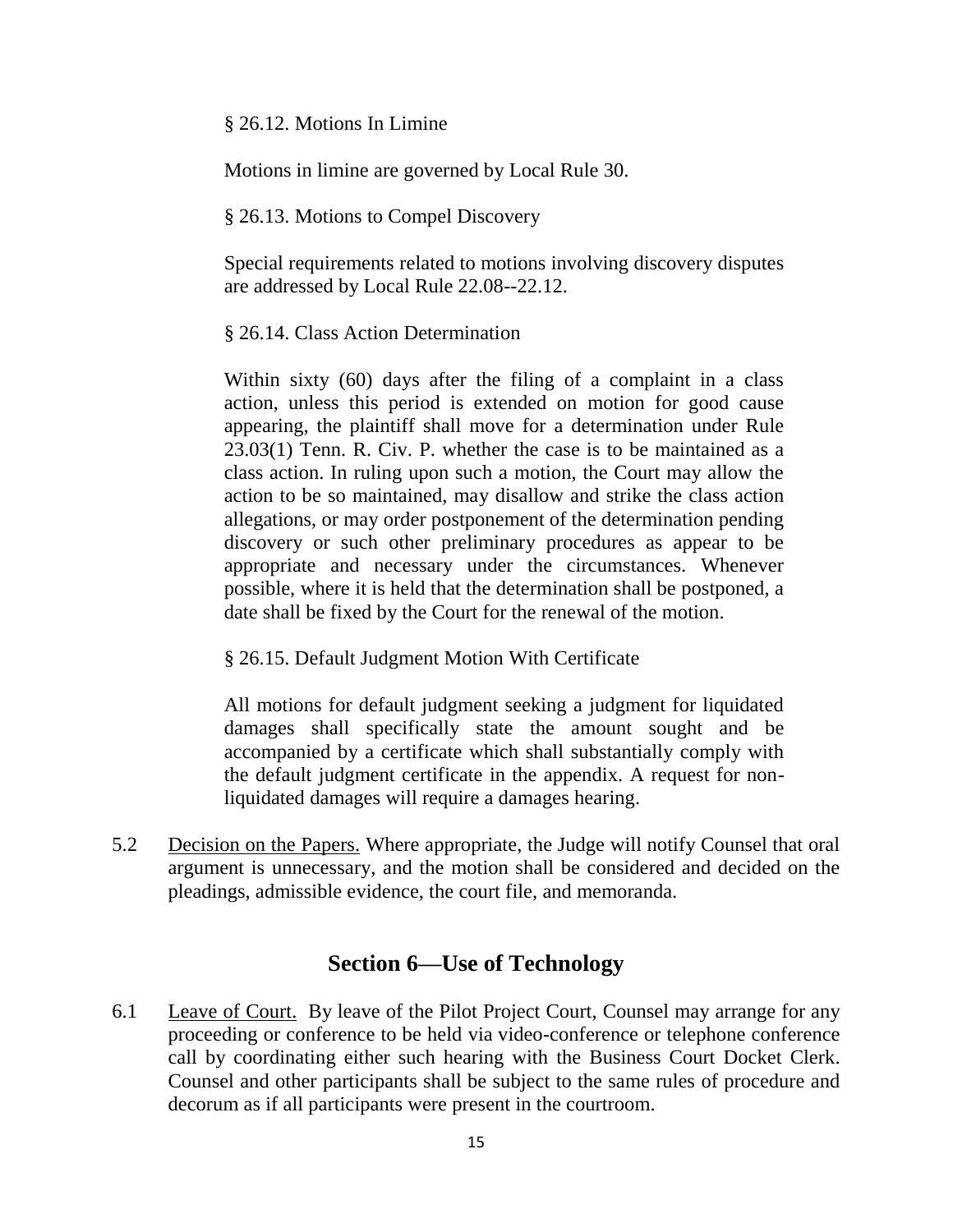- 6.2 Electronic filing. For speed, the Judge efiles orders and court generated documents, followed, as required by law, with a mailed copy. Counsel are encouraged to efile. Information on efiling can be obtained from the Davidson County Clerk and Master's webpage at chanceryclerkandmaster.nashville.gov.
- 6.3 Telephone Conferences. Brief telephone conferences shall be scheduled throughout the litigation instead of court appearances for status conferences and planning.
- 6.4 Electronic Service of Papers. Upon agreement of Counsel, electronic service of papers can be used in the litigation.

# **Section 7—Pretrial Conference In Jury Trials**

- 7.1 Pretrial Conference Purpose. In all cases in which a jury has been demanded, Counsel are required to attend a pretrial conference to assure that the case is organized and ready to try to a jury, and thereby avoid wasting juror time and to avoid poor public perception of the legal system.
- 7.2 Advance Filings. In addition to motions in limine, and designation of deposition excerpts and objections thereto, Counsel are required to file, prior to the pretrial conference, the following:
	- (a) A list of pattern instructions Counsel anticipates requesting the Court to provide to the jury at the conclusion of the proof;
	- (b) Proposed jury instructions which vary from the pattern instructions, along with citations to statutory or case authority; and
	- (c) A proposed verdict form.

Although these will not be finalized until the charge conference at the close of proof, extensive comparison of the variations in submission by each side identifies issues of law for the Court to clear up prior to the trial. This enables Counsel to plan and lessens evidentiary disputes on relevancy during the trial.

7.3 Pretrial Conference Topics. The pretrial conference shall cover evidentiary issues, logistics of presenting evidence (e.g., use of evidence presenter, juror evidence notebooks, etc.), number of challenges, jury instructions, motions in limine, and any issues presented by Counsel.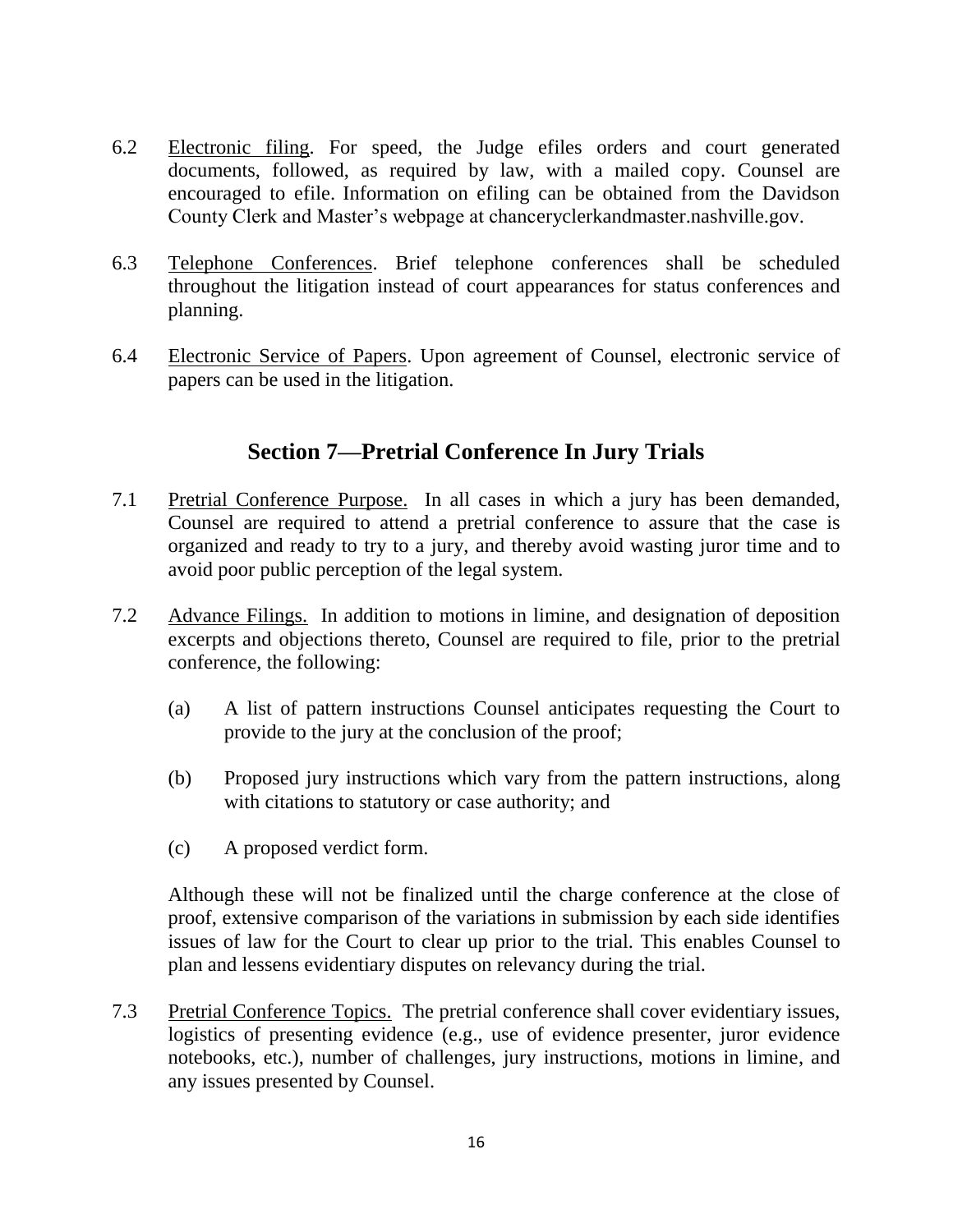## **Section 8—Posting of Decisions**

The March 16, 2015 and April 4, 2017 Supreme Court Orders, respectively establishing and expanding the Pilot Project, require that substantive decisions selected by the Business Court Docket Judge shall be posted on the Business Court Docket website maintained by the Administrative Office of the Courts. This posting is to assist lawyers and litigants in assessing and predicting outcomes. This is being done regularly and is updated.

Decisions of trial courts have no precedential value. This applies to the Pilot Project Court. Its decisions are under the same appeal process as other trial courts and are susceptible to reversal or remand. The purpose, however, of posting some of the Pilot Project Court decisions, then, is not to "make law" but to identify areas of developing Tennessee business law and to share analysis and information, thereby fostering predictability and certainty in Tennessee commercial law.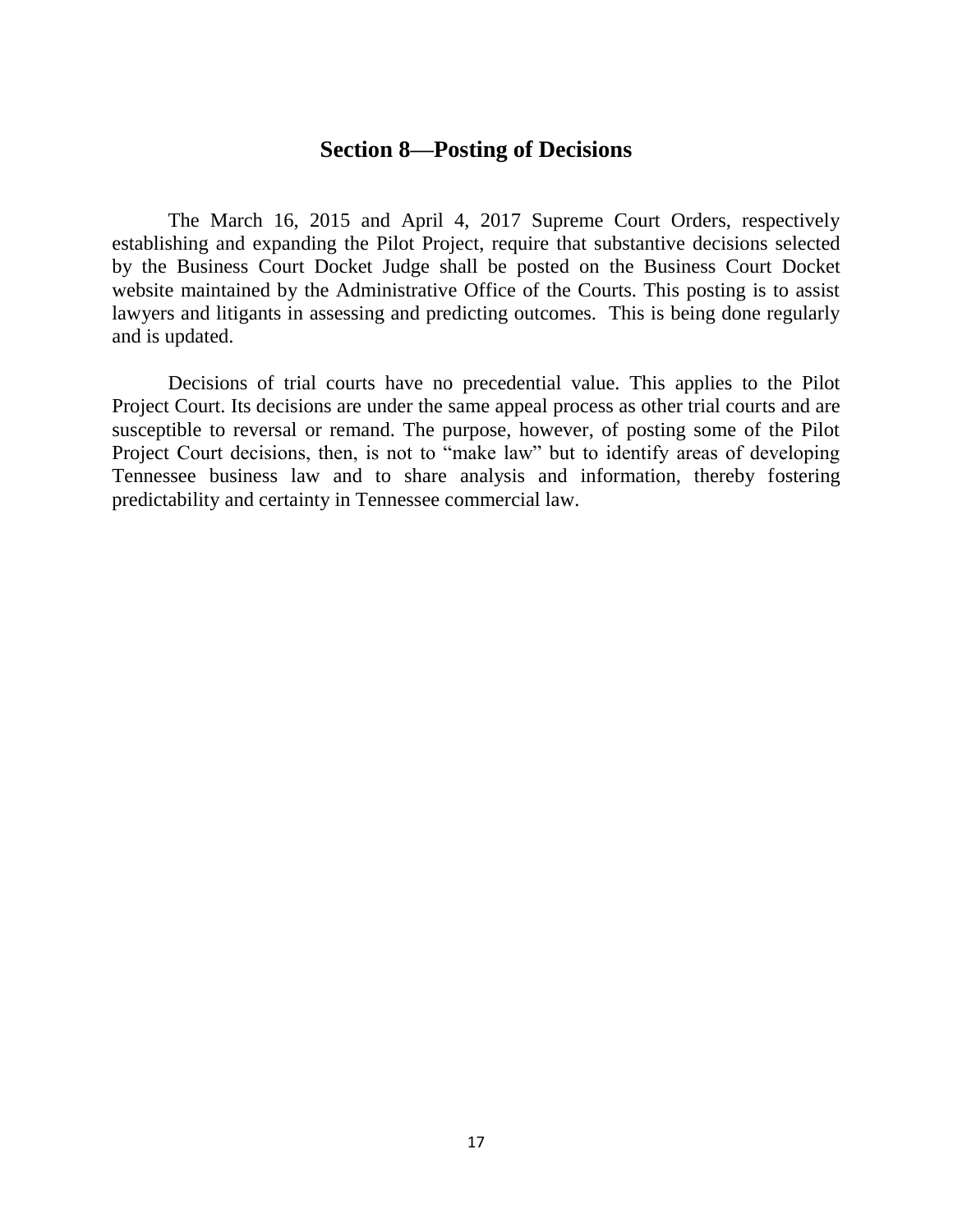#### APPENDIX A

#### **IN THE CHANCERY COURT FOR THE STATE OF TENNESSEE 20TH JUDICIAL DISTRICT, DAVIDSON COUNTY**

# **PART III – BUSINESS COURT DOCKET**

| No. |
|-----|
|     |
|     |

#### **REQUEST FOR DESIGNATION TO THE BUSINESS COURT DOCKET**

[**PARTY**], through Counsel or self-represented, requests that the above styled Case filed on [**INSERT DATE**] in the Chancery Court of Davidson County be transferred by the Chief Justice of the Tennessee Supreme Court to the Business Court Docket.

Counsel or self-represented party, in good faith and based on information reasonably available, has completed and filed herewith the attached checklist certifying that the Case meets the eligibility criteria set forth in the Tennessee Supreme Court *Order Establishing the Davidson County Business Court Docket Pilot Project - Phase 2*.

Counsel or Self-represented Party

\_\_\_\_\_\_\_\_\_\_\_\_\_\_\_\_\_\_\_\_\_\_\_\_\_\_\_\_\_\_\_\_\_

#### **FOR BUSINESS COURT DOCKET JUDGE USE ONLY**

I  $\Box$  Recommend  $\Box$  Decline to Recommend that this Case is eligible for transfer to the Business Court Docket.

| <b>Signature of Business Court Docket Judge</b> | Date |
|-------------------------------------------------|------|
|                                                 |      |

\_\_\_\_\_\_\_\_\_\_\_\_\_\_\_\_\_\_\_\_\_\_\_\_\_\_\_\_\_ \_\_\_\_\_\_\_\_\_\_\_\_\_\_\_\_\_\_\_\_\_\_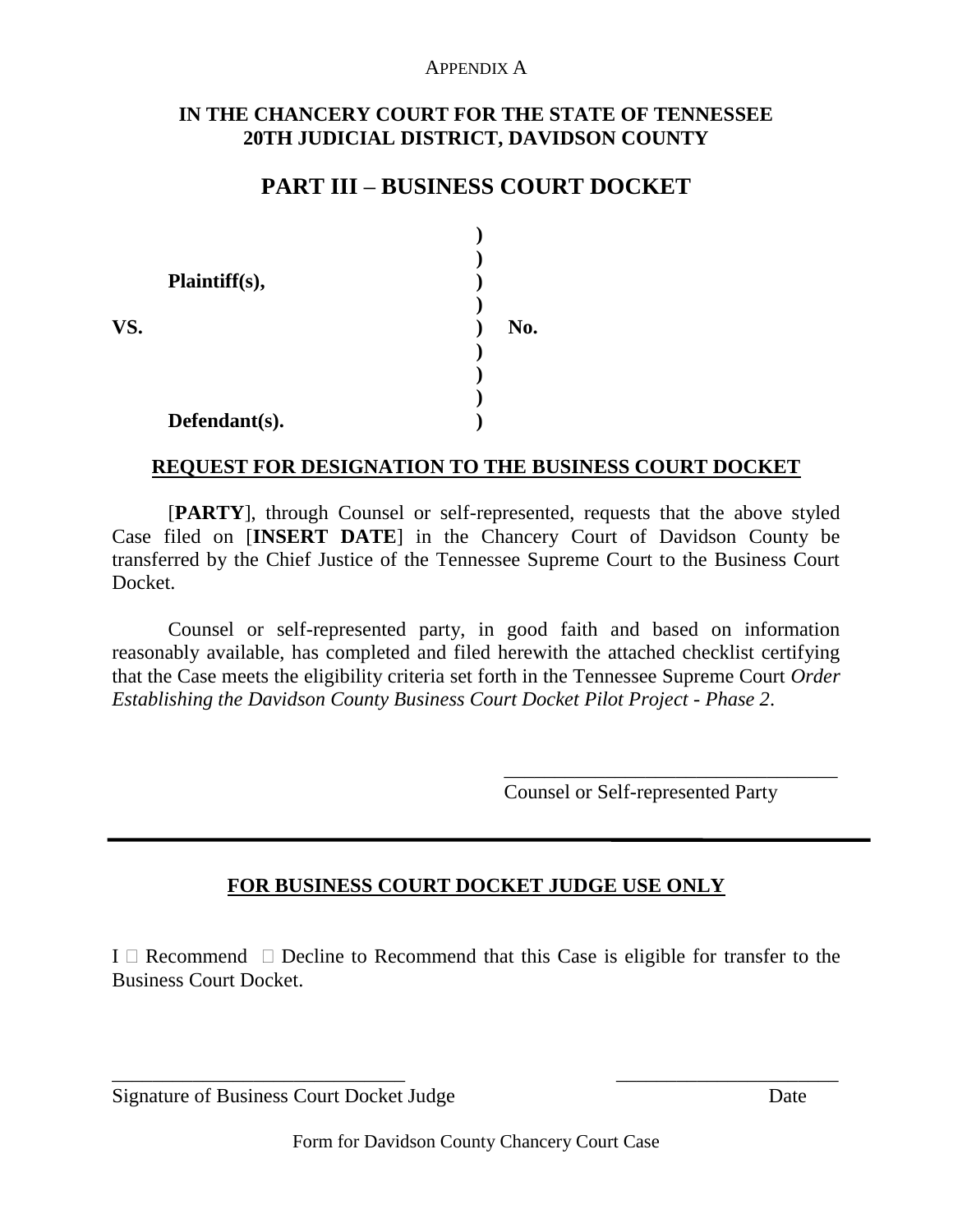## **REQUEST FOR DESIGNATION TO THE BUSINESS COURT DOCKET**

#### **CHECKLIST**

In certifying that this case meets the eligibility criteria for transfer to the Business Court

Docket, please check below the applicable boxes. To be eligible, the case must fit within items 1

and 2, and one or more subsections of item 3.

- $\Box$  1. This lawsuit was filed on or after May 1, 2017; and
- $\Box$  2. Compensatory damages of at least \$250,000 are alleged, or this lawsuit seeks primarily injunctive or declaratory relief; and
	- 3. This lawsuit:
	- $\Box$  Relates to the governance or internal affairs of businesses (i.e., corporations, limited liability companies, general partnerships, limited liability partnerships, sole proprietorships, professional associations, real estate investment trusts, and joint ventures), including the rights or obligations of shareholders, officers, directors, partners, and members, or the liability or indemnity of officers, directors, managers, trustees or partners.
	- $\Box$  involves claims of breach of fiduciary duty or statutory violations between businesses arising out of business transactions or relationships.
	- $\Box$  involves a commercial class action.
	- $\Box$  arises from technology licensing agreements, including software and biotechnology licensing agreements, or any agreement involving the licensing of any intellectual property right, including patent rights.
	- $\Box$  involves antitrust, trade secrets, trademark law, or securities-related actions.
	- $\Box$  involves claims that present sufficiently complex commercial issues that would have significant implications for the larger business community, including but not limited to cases with subject matter that technically would render the case "Excluded" pursuant to Section 2 of the Business Court Docket Eligibility Criteria, as recommended by the Business Court Judge and as determined within the discretion of the Chief Justice.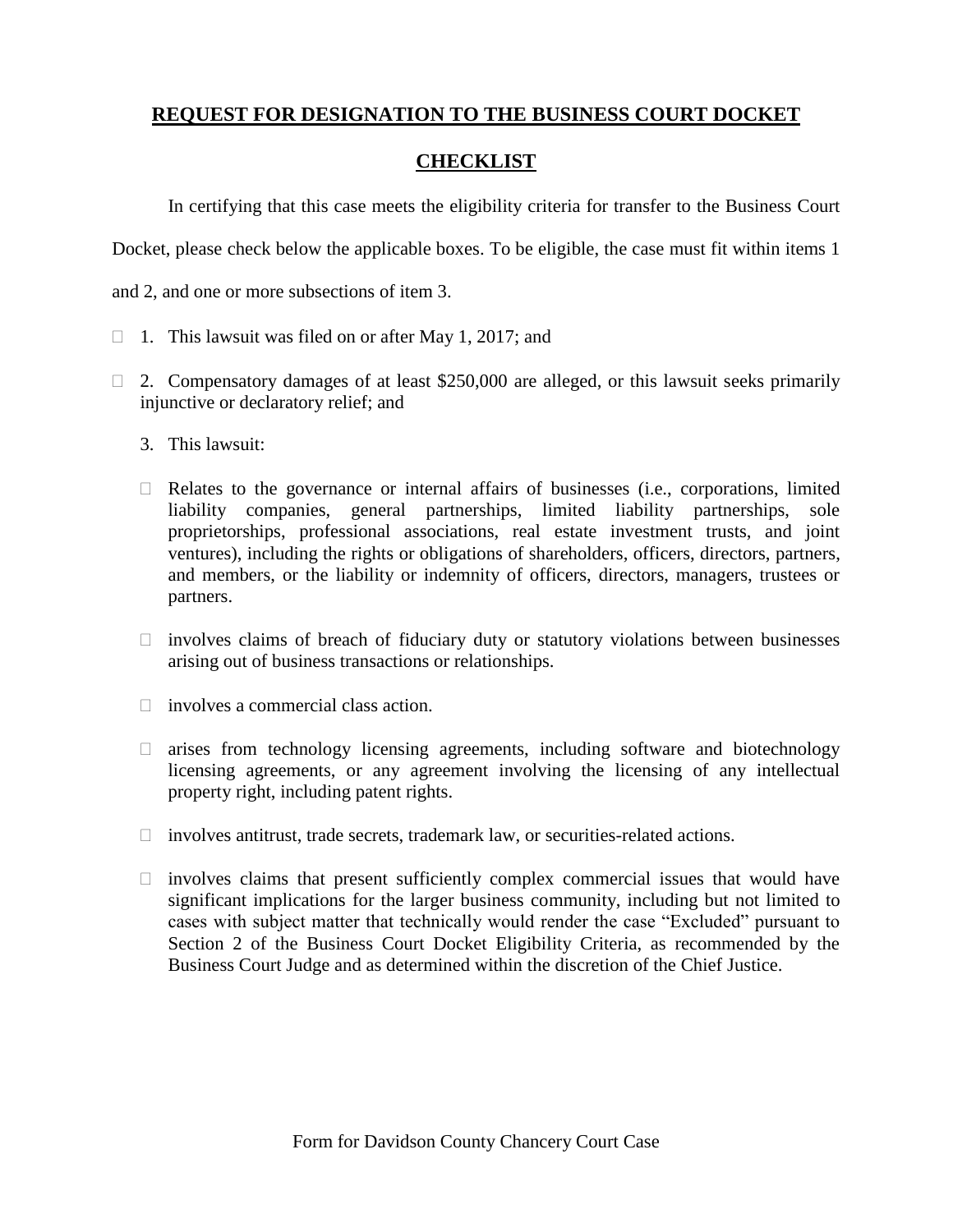#### APPENDIX B

#### **IN THE CHANCERY COURT FOR THE STATE OF TENNESSEE 20TH JUDICIAL DISTRICT, DAVIDSON COUNTY**

# **PART III – BUSINESS COURT DOCKET**

IN RE: REQUEST FOR DESIGNATION ) TO THE BUSINESS COURT DOCKET IN ) [INSERT STYLE OF CASE INCLUDING ) NAMES OF PARTIES, CASE NUMBER, AND COUNTY WHERE FILED  $)$ 

## **REQUEST FOR DESIGNATION TO THE BUSINESS COURT DOCKET**

Counsel and self-represented parties (hereinafter referred to collectively as "Counsel") request that the above referenced Case filed on [**INSERT DATE**] in [**INSERT COUNTY WHERE LAWSUIT ORIGINATED**] be transferred by the Chief Justice of the Tennessee Supreme Court to the Business Court Docket located in the Twentieth Judicial District, Davidson County, Tennessee.

Counsel agree and consent to waive venue in the above referenced case.

Counsel, in good faith and based on information reasonably available, have completed and filed herewith the attached checklist certifying that the Case meets the eligibility criteria set forth in the Tennessee Supreme Court *Order Establishing the Davidson County Business Court Docket Pilot Project - Phase 2*.

 $\Box$  Please check that a copy of the Complaint in the above referenced case is attached.

\_\_\_\_\_\_\_\_\_\_\_\_\_\_\_\_\_\_\_\_\_\_\_\_\_\_\_\_\_\_\_\_\_ \_\_\_\_\_\_\_\_\_\_\_\_\_\_\_\_\_\_\_\_\_\_\_\_\_\_\_\_\_\_\_\_\_

\_\_\_\_\_\_\_\_\_\_\_\_\_\_\_\_\_\_\_\_\_\_\_\_\_\_\_\_\_\_\_\_\_ \_\_\_\_\_\_\_\_\_\_\_\_\_\_\_\_\_\_\_\_\_\_\_\_\_\_\_\_\_\_\_\_\_

\_\_\_\_\_\_\_\_\_\_\_\_\_\_\_\_\_\_\_\_\_\_\_\_\_\_\_\_\_\_\_\_\_ \_\_\_\_\_\_\_\_\_\_\_\_\_\_\_\_\_\_\_\_\_\_\_\_\_\_\_\_\_\_\_\_\_ Signature of Counsel for Plaintiff(s) E-Mail of Counsel for Plaintiff(s)

Signature of Counsel for Defendant(s) E-Mail of Counsel for Defendant(s)

Signature of Counsel for Other Parties E-Mail of Counsel for Other Parties

#### **FOR BUSINESS COURT DOCKET JUDGE USE ONLY**

I  $\Box$  Recommend  $\Box$  Decline to Recommend that this Case is eligible for transfer to the Business Court Docket.

Signature of Business Court Docket Judge Date

\_\_\_\_\_\_\_\_\_\_\_\_\_\_\_\_\_\_\_\_\_\_\_\_\_\_\_\_\_\_\_\_\_\_\_ \_\_\_\_\_\_\_\_\_\_\_\_\_\_\_\_\_\_\_\_\_\_\_\_